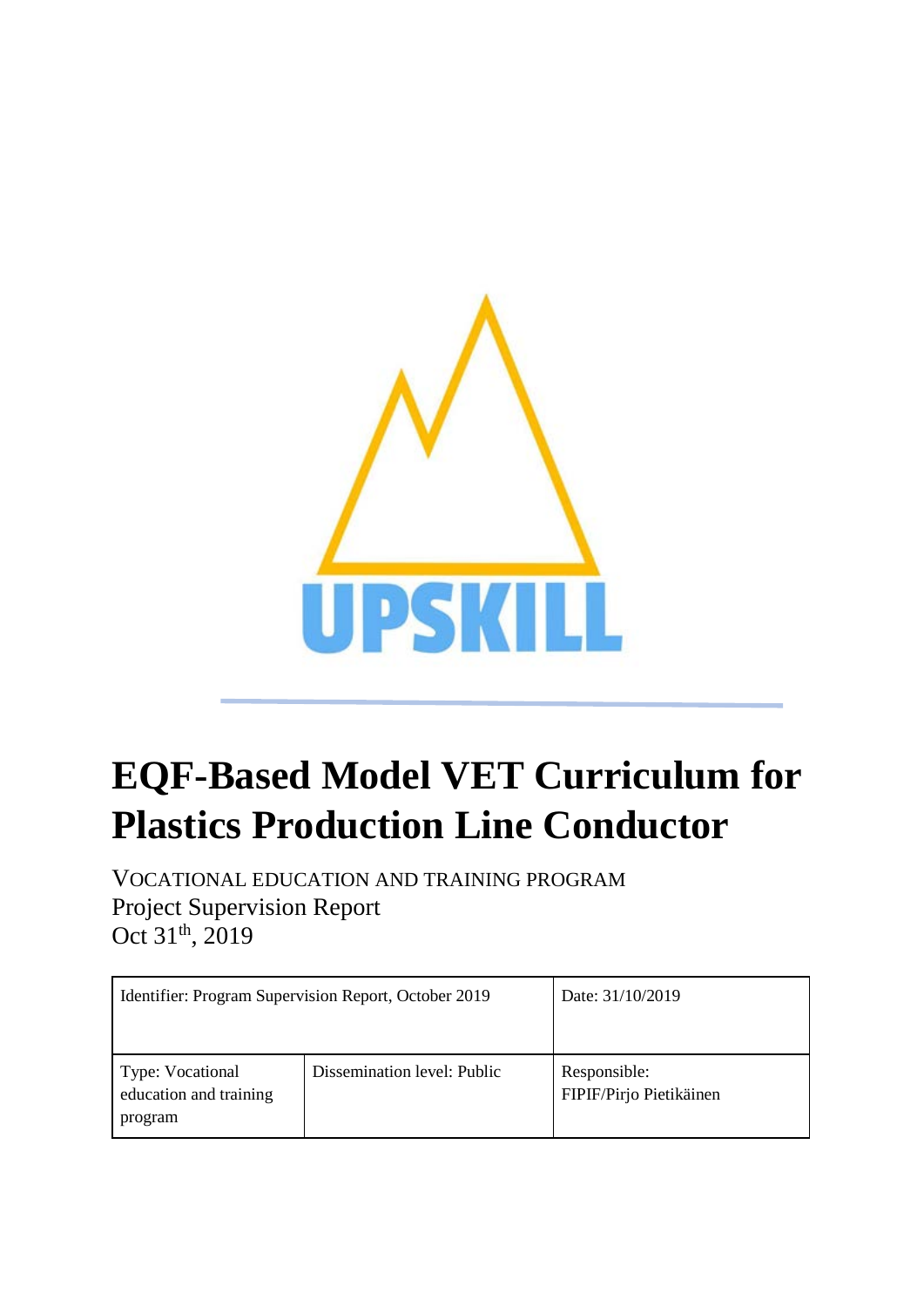

In this report an overview of the flow of Erasmus+ project UPSKILL (EQF-Based Model VET Curriculum for Plastics Production Line Conductor). This project supervision is carried out based on observations as working as a team member, discussions with project partners and various reports produced to report the progress of the project. Each work package is discussed shortly separately, some words are used to discuss the Steering Group Meetings and finally, a few concluding remarks are presented.

### **WP1 Qualifications & Curricula Research**

The lead of WP1 was in Lithuania, KPMPC. It seemed that each project member organization had some difficulties in organizing themselves to work effectively in this project but soon the aims of WP1 were clear to everyone. The ways to co-operate developed when the project began to use Google Drive instead of sending document versions by email.

Due to the delay in the starting phase and some confusion in the ways of internet based coworking in the initiation phase, the Steering Committee postponed the desired finalizing date (January  $31<sup>st</sup>$ ) of WP1, and it was approved by Steering Committee in the beginning of May.

# **WP2 Design of VET Curriculum**

The beginning of WP2 was postponed to April form original February due to the delay of the of WP1. An unfortunate case of serious health problems of the responsible person in TREDU combined with organizational challenges of this organization the beginning of WP2 finally was started in May in the lead of VMP and ISPA. The work proceeded well during the summer and the final version of WP2 was accepted in the Steering Group Meeting in Paris on October 2nd.

#### **WP3 Design of Training Material for Students and Teachers**

WP3 was started in in time in July even though WP2 was still in progress. ISPA was effectively in lead during summer and TREDU followed in August. Clarey, the project had learned from the difficulties in leadership and keeping the timetables in cases of WP1 and WP2 and the work was efficiently divided already in the beginning and the deadlines were discussed and set in the Steering Group Meeting in October. There is a credible plan of finalizing this WP in time which is essential since WP4 is piloting that requires careful planning. It is clear to the UPSKILL project that towards the end of the project the flexibility of the time table is restricted.

#### **WP5 Quality Assurance and Evaluation**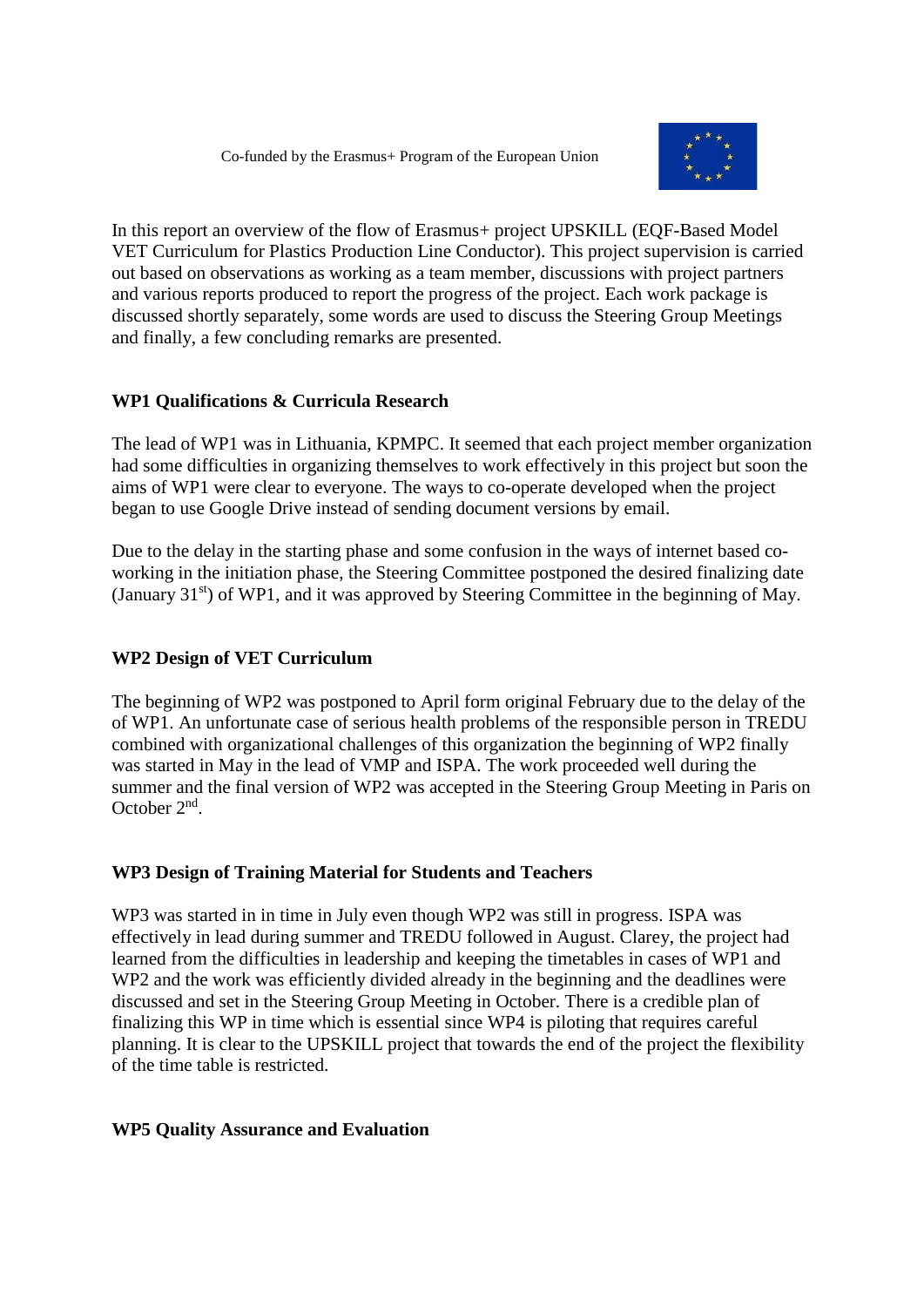WP5 is ongoing during the whole program. Linpra and FPC have guided project partners effectively in order to obtain all the required documentation to asses and evaluate both process and outcomes on UPSKILL project.

## **WP6 Dissemination and Exploitation**

EuPC have had the leadership of WP6 and this ongoing WP has reached all its goals in time. Project partners have reported their dissemination activities as required.

### **WP7 Project management**

WP7 has an important in order to guide the project in successful final results. The role of program management has made it possible for the project to develop its processes towards appropriate and functional results.WP7 seems to have clear instructions provided by EU.

# **Kick Off Meeting in Vilnus**

The UPSKILL become real reality when the project met in Vilnus in November 2018. The meeting was well organized but there seemed to be some confusion in the air about how the project partners were to conduce this development project. Maybe it would have been useful to go through the WPs quickly on day one and the second day could have been used in group formation activities and maybe in really beginning the work of WP1.

# **Steering Group in Tampere**

The project had its first Steering Group meeting in January 2019 in Tampere. TREDU hosted the meeting day and school visit in professional manner. Lot of discussion was initiated during the school visit. Again, some more time for co-working instead of listening presentation could have enhanced trust between the partners.

#### **Steering Group in Paris**

There was a clear positive change in the atmosphere of the project in this meaning. It could be interpreted that project partners had learned to know each other. There were again some changes in personnel of some partners and organized networking activities could have been useful.

#### **General observations**

The UPSKILL project is on its way to reach clearly the objectives set to it.